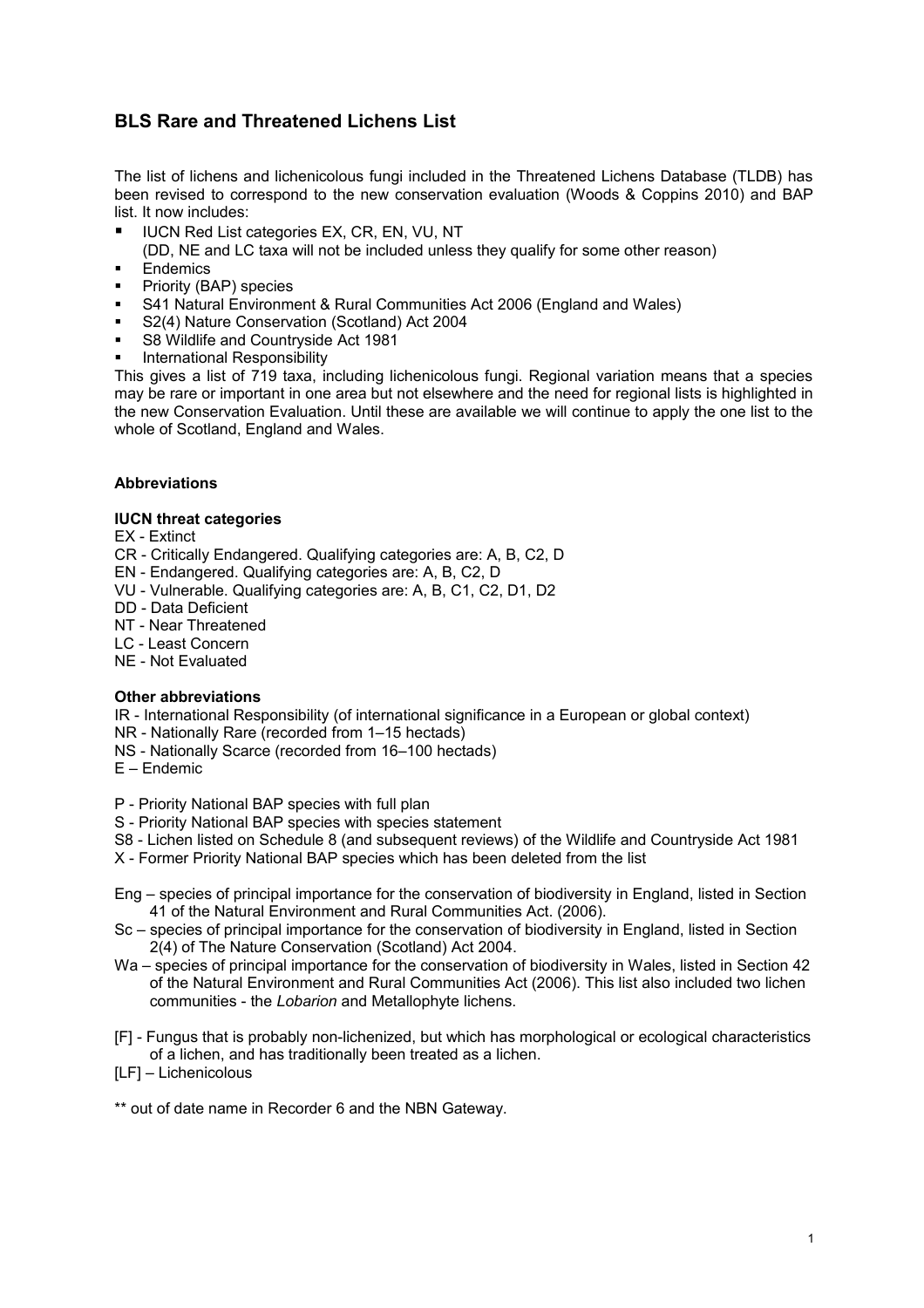| <b>BLS No.</b> | <b>Species</b> |                            | <b>Status</b>            | <b>Notes</b>             |
|----------------|----------------|----------------------------|--------------------------|--------------------------|
| 1738           | Absconditella  | pauxilla                   | LC NR Sc                 |                          |
| 3              | Absconditella  | sphagnorum                 | NT NR Sc                 |                          |
| 6              | Acarospora     | badiofusca                 | NT NR Sc                 |                          |
| 7              | Acarospora     | benedarensis               | DD NR Sc                 |                          |
| 14             | Acarospora     | macrospora ssp. macrospora | NT NR Sc                 |                          |
| 1975           | Acarospora     | moenium                    | DD NR Sc                 | ** Aspicilia moenium     |
| 18             | Acarospora     | nitrophila                 | DD NS Sc                 |                          |
| 767            | Acarospora     | rhizobola                  | VU D2 NR Sc              |                          |
| 28             | Acarospora     | subrufula                  | VU D2 NR P Eng           |                          |
| 33             | Acrocordia     | conoidea                   | LC Sc                    |                          |
| 2437           | Acrocordia     | subglobosa                 | DD NR Sc                 |                          |
| 762            | Adelolecia     | pilati                     | DD NR Sc                 |                          |
| 37             | Agonimia       | octospora                  | NT NS Sc IR              |                          |
| 40             | Alectoria      | ochroleuca                 | VU B NR P Sc S8          |                          |
| 41             | Alectoria      | sarmentosa ssp. sarmentosa | NT NS                    |                          |
| 45             | Anaptychia     | ciliaris ssp. ciliaris     | EN A2 NS P Eng Wa        |                          |
| 46             | Anaptychia     | ciliaris ssp. mamillata    | NT NS                    |                          |
| 1607           | Anisomeridium  | viridescens                | LC NS Sc IR              |                          |
| 728            | Aphanopsis     | coenosa                    | LC NR Sc                 |                          |
| 50             | Arctomia       | delicatula                 | NT NR Sc                 |                          |
| 771            | Arthonia       | almquistii                 | NE NR Sc                 | [LF]                     |
| 1930           | Arthonia       | amylospora                 | LC NR Sc                 | [LF]                     |
| 1686           | Arthonia       | anglica                    | EN B D NR P Eng IR       |                          |
| 1588           | Arthonia       | anombrophila               | LC NS Sc IR              |                          |
| 2418           | Arthonia       | apatetica                  | DD NR Sc                 |                          |
| 1687           | Arthonia       | astroidestera              | NT NS IR                 |                          |
| 53             | Arthonia       | atlantica                  | NT NR P Eng Sc Wa IR     |                          |
| 27             | Arthonia       | cohabitans                 | VU D2 NR E P Sc IR       | [LF]                     |
| 59             | Arthonia       | endlicheri                 | LC ?NS Sc                |                          |
| 1599           | Arthonia       |                            | NT NR Sc                 |                          |
| 61             |                | excipienda                 | EX                       | [F]                      |
|                | Arthonia       | galactites                 |                          | [F]                      |
| 735            | Arthonia       | graphidicola               | LC NS Sc IR              | [LF]                     |
| 94             | Arthonia       | ilicina                    | LC Sc IR                 |                          |
| 62             | Arthonia       | ilicinella<br>invadens     | NT NS E Sc IR            |                          |
| 729            | Arthonia       |                            | NT NR E P Eng Sc IR      | [LF]                     |
| 66             | Arthonia       | patellulata                | NT NR P Sc               |                          |
| 2154           | Arthonia       | sampaianae                 | NT NR<br><b>NE NR Sc</b> | [LF]                     |
| 1936           | Arthonia       | subfuscicola               |                          | [LF]                     |
|                | 1937 Arthonia  | thelotrematis              | LC NR Sc IR              | [LF]                     |
|                | 74 Arthonia    | zwackhii                   | NT NR Sc                 |                          |
| 1979           | Arthopyrenia   | atractospora               | NT NR Sc                 |                          |
| 1622           | Arthopyrenia   | carneobrunneola            | LC NS Sc IR              |                          |
| 1605           | Arthopyrenia   | nitescens                  | LC NS Sc IR              |                          |
| 1592           | Arthopyrenia   | subcerasi                  | NT NR Sc                 | [F]                      |
| 95             | Arthothelium   | dictyosporum               | NT NR E P Sc Wa IR       |                          |
| 1569           | Arthothelium   | lirellans                  | LC NS Sc IR              | [F]                      |
| 96             | Arthothelium   | macounii                   | VU D2 NR P Sc IR         |                          |
| 1743           | Arthothelium   | norvegicum                 | NT NR Sc                 |                          |
| 1711           | Arthothelium   | orbilliferum               | LC NS Sc IR              | $[{\mathsf F}]$          |
| 98             | Arthothelium   | spectabile                 | EX                       |                          |
| 119            | Arthrorhaphis  | vacillans                  | DD NR Sc                 |                          |
| 120            | Aspicilia      | melanapsis                 | EN D NR P Sc             |                          |
| 123            | Aspicilia      | recedens                   | DD NR Sc                 |                          |
| 1851           | Aspicilia      | tuberculosa                | ЕX                       |                          |
| 1164           | Atla           | wheldonii                  | NT NS E IR               | ** Polyblastia wheldonii |
| 134            | Bacidia        | auerswaldii                | ЕX                       |                          |
| 1926           | Bacidia        | caesiovirens               | LC NS Sc IR              |                          |
| 142            | Bacidia        | circumspecta               | VUCD1 NSPEng Wa          |                          |
| 148            | Bacidia        | fuscoviridis               | LC NS Sc                 |                          |
| 1828           | Bacidia        | igniarii                   | VU D2 NR Sc              |                          |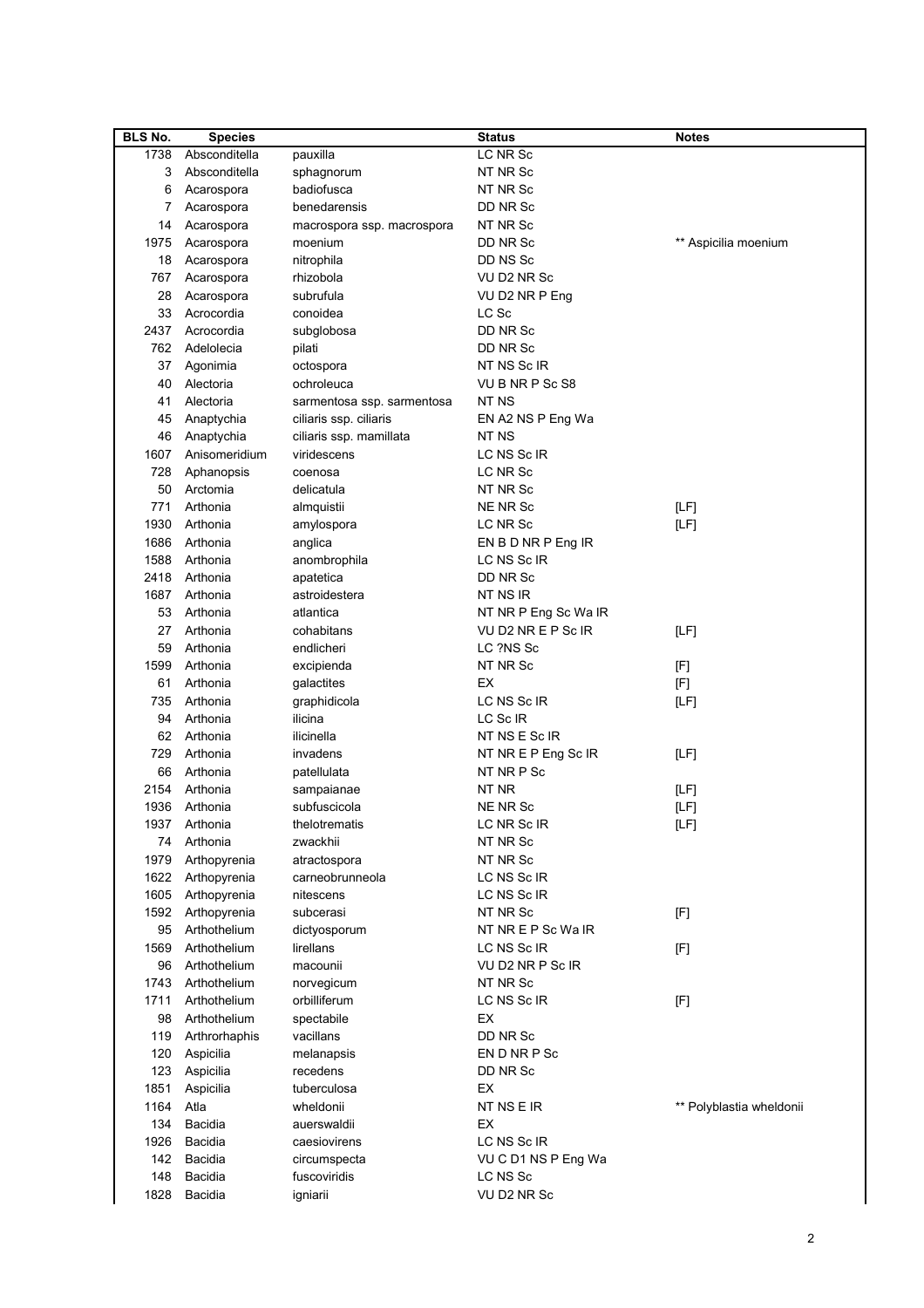| <b>BLS No.</b> | <b>Species</b>     |                 | <b>Status</b>         | <b>Notes</b>                  |
|----------------|--------------------|-----------------|-----------------------|-------------------------------|
| 153            | Bacidia            | incompta        | VU A P Eng Sc Wa      |                               |
| 163            | Bacidia            | polychroa       | EX                    |                               |
| 1651           | Bacidia            | subcircumspecta | LC NR Sc IR           |                               |
| 168            | Bacidia            | subincompta     | VUCD1 NSPEng          |                               |
| 169            | Bacidia            | subturgidula    | CR NR E P Eng         |                               |
| 149            | Bacidia            | vermifera       | EN D NR Sc            |                               |
| 173            | Bactrospora        | dryina          | CR D NR Sc            |                               |
|                |                    |                 |                       |                               |
| 599            | Bactrospora        | homalotropa     | LC NS Sc IR           |                               |
| 141            | Baeomyces          | carneus         | DD NR Sc              |                               |
| 101            | <b>Bellemerea</b>  | alpina          | CRBS <sub>Sc</sub>    |                               |
| 177            | Belonia            | calcicola       | DD NR ?E P Eng IR     |                               |
| 713            | Biatora            | cuprea          | EX                    |                               |
| 718            | Biatora            | efflorescens    | NT NR Sc              |                               |
| 310            | Biatora            | globulosa       | NT NS                 | ** Lecania hyalina            |
| 2356           | Biatora            | ligni-mollis    | VU NR                 | not yet in species dictionary |
| 162            | Biatora            | subduplex       | NT NR Sc              |                               |
| 1826           | Biatorella         | fossarum        | EN C2 NR P Eng        |                               |
| 181            | Biatorella         | hemisphaerica   | VU D2 NR Sc           |                               |
| 1370           | Biatoridium        | delitescens     | VU D1 NR Sc           |                               |
| 182            | Biatoridium        | monasteriense   | EN C2 NR P Eng Sc Wa  |                               |
| 185            | Blarneya           | hibernica       | NT NR P Eng Wa IR     |                               |
| 186            | <b>Brigantiaea</b> | fuscolutea      | NT NR Sc              |                               |
| 581            | <b>Brodoa</b>      | intestiniformis | CR B D NR S Sc        |                               |
| 645            | Bryonora           | curvescens      | VU D2 NR Sc           |                               |
| 191            | <b>Bryoria</b>     | furcellata      | VU D1 NR P Sc S8      |                               |
|                |                    |                 | EX                    |                               |
| 197            | <b>Bryoria</b>     | implexa         |                       |                               |
| 195            | <b>Bryoria</b>     | nadvornikiana   | VU D2 NR P Eng        |                               |
| 198            | <b>Bryoria</b>     | smithii         | CR B NR P Eng Sc Wa   |                               |
| 2331           | <b>Bryoria</b>     | tenuis          | DD NR Sc              |                               |
| 1853           | <b>Buellia</b>     | arborea         | DD NR Sc              |                               |
| 1854           | <b>Buellia</b>     | arnoldii        | NT NR Sc IR           |                               |
| 202            | <b>Buellia</b>     | asterella       | CR A C2 D NR P Eng S8 |                               |
| 2286           | <b>Buellia</b>     | hyperbolica     | VU D1 D2 NR P Eng Wa  |                               |
| 208            | <b>Buellia</b>     | insignis        | CR D NR Sc            |                               |
| 256            | <b>Buellia</b>     | papillata       | CR D NR Sc            |                               |
| 1855           | <b>Buellia</b>     | pulverulenta    | NE NR Sc              |                               |
| 1856           | <b>Buellia</b>     | sanguinolenta   | NT NR Sc              |                               |
| 214            | <b>Buellia</b>     | saxorum         | NT NR                 |                               |
| 1549           | <b>Buellia</b>     | uberior         | DD NR Sc              |                               |
| 1745           | <b>Buellia</b>     | violaceofusca   | NT NR P Eng Sc IR     |                               |
| 1858           | Byssoloma          | leucoblepharum  | NT NR                 |                               |
| 221            | Byssoloma          | subdiscordans   | NT NR                 |                               |
| 223            | Calicium           | adspersum       | CR D NR P Eng Wa      |                               |
| 224            | Calicium           | corynellum      | CRABDNRPEngSc         |                               |
| 1649           | Calicium           | diploellum      | CR B D NR E P Sc IR   |                               |
| 2407           | Calicium           | hyperelloides   | CR <sub>NR</sub>      |                               |
| 229            | Calicium           | lenticulare     | LC NS Sc IR           |                               |
| 226            | Calicium           | parvum          | NT NR Sc              |                               |
| 227            | Calicium           | quercinum       | EX                    |                               |
| 230            | Calicium           | trabinellum     | EX                    |                               |
| 2318           | Caloplaca          | ahtii           | DD NR P Sc            |                               |
| 1591           |                    |                 | NT NR Sc              |                               |
|                | Caloplaca          | approximata     |                       |                               |
| 234            | Caloplaca          | aractina        | VU D1D2 NR P Eng      |                               |
| 237            | Caloplaca          | atroflava       | CR D NR P Wa          |                               |
| 2430           | Caloplaca          | borreri         | EX                    |                               |
| 1689           | Caloplaca          | britannica      | LC NS ?E Sc IR        |                               |
| 232            | Caloplaca          | caesiorufella   | VU D2 NR P Sc         |                               |
| 1746           | Caloplaca          | cinnamomea      | EN D NR Sc            |                               |
| 248            | Caloplaca          | concilians      | DD NR Sc              |                               |
| 2443           | Caloplaca          | dichroa         | LC NS Sc              |                               |
| 252            | Caloplaca          | ferruginea      | LC Sc IR              |                               |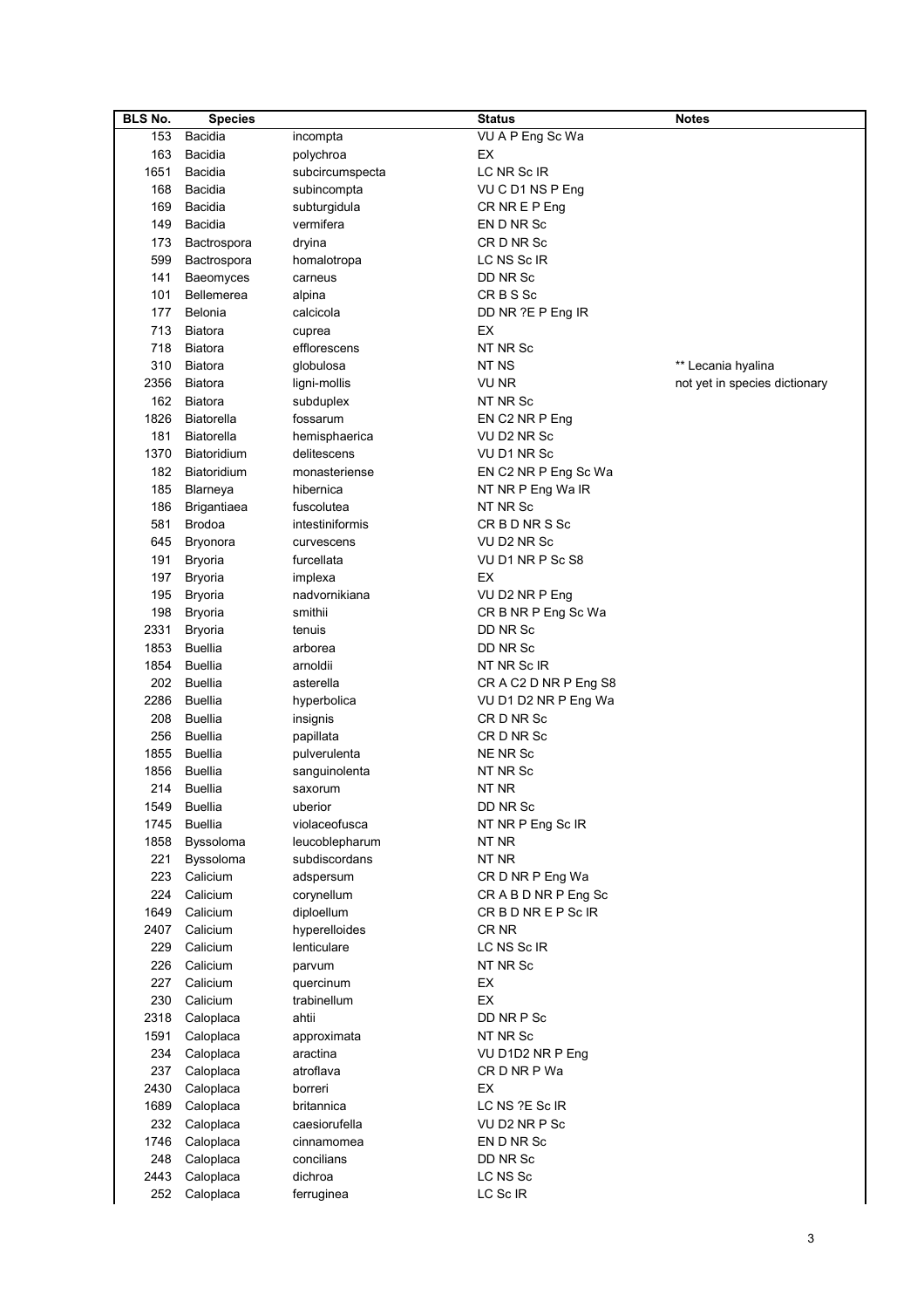| <b>BLS No.</b> | <b>Species</b>      |                            | <b>Status</b>              | <b>Notes</b> |
|----------------|---------------------|----------------------------|----------------------------|--------------|
| 254            | Caloplaca           | flavorubescens             | EN A NS P Eng Wa           |              |
| 257            | Caloplaca           | granulosa                  | NT NR                      |              |
| 258            | Caloplaca           | haematites                 | EX                         |              |
| 2359           | Caloplaca           | herbidella                 | VUCD1 NR P Eng Wa          |              |
| 262            | Caloplaca           | irrubescens                | DD NR Sc                   |              |
| 1642           | Caloplaca           | lucifuga                   | VU C D1 NR P Eng Sc Wa     |              |
| 266            | Caloplaca           | luteoalba                  | EN A2 C1 NS P Eng Sc Wa S8 |              |
| 269            | Caloplaca           | nivalis                    | CRBDNRSScS8                |              |
| 272            | Caloplaca           | ochracea                   | LC NS Sc                   |              |
| 274            | Caloplaca           | pollinii                   | EX                         |              |
| 278            | Caloplaca           | scopularis                 | NT <sub>NS</sub>           |              |
| 2321           | Caloplaca           | suadae                     | NT NR ?E                   |              |
| 287            | Caloplaca           | virescens                  | EN A C D NS P Eng Sc       |              |
| 697            | Calvitimela         | armeniaca                  | LC NR Sc                   |              |
| 2326           | Candelariella       | superdistans               | NT NR P Sc                 |              |
| 1560           | Catapyrenium        | daedaleum                  | VU D1 NR Sc                |              |
| 303            | Catapyrenium        | psoromoides                | CRD NRP ScS8               |              |
| 1911           | Catillaria          | alba                       | VU D2 NR Sc IR             |              |
| 696            | Catillaria          | aphana                     | NT NR X Eng Sc             |              |
| 290            | Catillaria          | qilbertii                  | NT NR E IR                 |              |
| 750            | Catillaria          | modesta                    | VU D2 NR Sc                |              |
| 316            | Catillaria          | nigroclavata               | LC NS Sc                   |              |
| 304            | Catillaria          | picila                     | EX                         |              |
| 2203           | Catillaria          | stereocaulorum             | NT NR                      | [LF]         |
| 321            | Catillaria          | subviridis                 | VU D2 NR X                 |              |
| 184            | Catinaria           | neuschildii                | VU D2 NR Sc                |              |
| 325            | Catolechia          | wahlenbergii               | VU D1 NR Sc S8             |              |
| 326            | Cavernularia        | hultenii                   | LC NS Sc IR                |              |
| 2382           | Cercidospora        | decolorella                | LC NR Sc                   | [LF?]        |
| 2030           | Cercidospora        | verrucosaria               | NT NR                      | [LF]         |
| 330            | Cetrariella         | delisei                    | NT NR Sc                   |              |
| 342            | Chaenotheca         | chlorella                  | NT NS Sc                   |              |
| 467            | Chaenotheca         | gracilenta                 | EN D NR P Eng              |              |
| 346            | Chaenotheca         | laevigata                  | EN D NR P Sc               |              |
| 347            | Chaenotheca         | phaeocephala               | CR B NR P Wa               |              |
| 350            | Chaenotheca         | xyloxena                   | VU D2 NR Sc                |              |
| 1938           | Chaenothecopsi      | caespitosa                 | NT NR                      |              |
|                | s                   |                            |                            | [F]          |
| 778            | Chaenothecopsi      | debilis                    | ЕX                         | $[{\sf F}]$  |
|                | s<br>Chaenothecopsi |                            |                            |              |
| 1939           |                     | epithallina                | NE NR Sc                   | [LF]         |
| 351            | Chaenothecopsi      | pusiola                    | NT NR Sc                   | [LF]         |
|                | S                   |                            |                            |              |
| 1832           | Chaenothecopsi      | savonica                   | NT NR Sc                   |              |
|                | Chaenothecopsi      |                            |                            |              |
| 1833           | s                   | vainioana                  | NT NR Sc                   | [LF]         |
| 1941           | Chaenothecopsi      | viridialba                 | DD NR Sc                   | [F]          |
|                | Chaenothecopsi      |                            |                            |              |
| 1942           |                     | viridireagens              | NT NR Sc                   | [LF]         |
| 356            | Chrysothrix         | chrysophthalma             | NT NR Sc IR                |              |
| 322            | Cladonia            | alpina                     | DD NR Sc                   |              |
| 273            | Cladonia            | arbuscula ssp. arbuscula   | DD NR Sc                   |              |
| 363            | Cladonia            | botrytes                   | CRANSPSc                   |              |
| 368            | Cladonia            | cenotea                    | NT NR Sc                   |              |
| 308            | Cladonia            | cervicornis ssp. pulvinata | NE NR Sc                   |              |
| 377            | Cladonia            | convoluta                  | VU B NR P Eng S8           |              |
| 398            | Cladonia            | maxima                     | VU D2 NR Sc                |              |
| 399            | Cladonia            | mediterranea               | CR D NR P Eng              |              |
| 401            | Cladonia            | metacorallifera            | DD NR Sc                   |              |
| 402            | Cladonia            | mitis                      | NT NR Sc                   |              |
| 1654           | Cladonia            | norvegica                  | DD NR Sc                   |              |
|                |                     |                            |                            |              |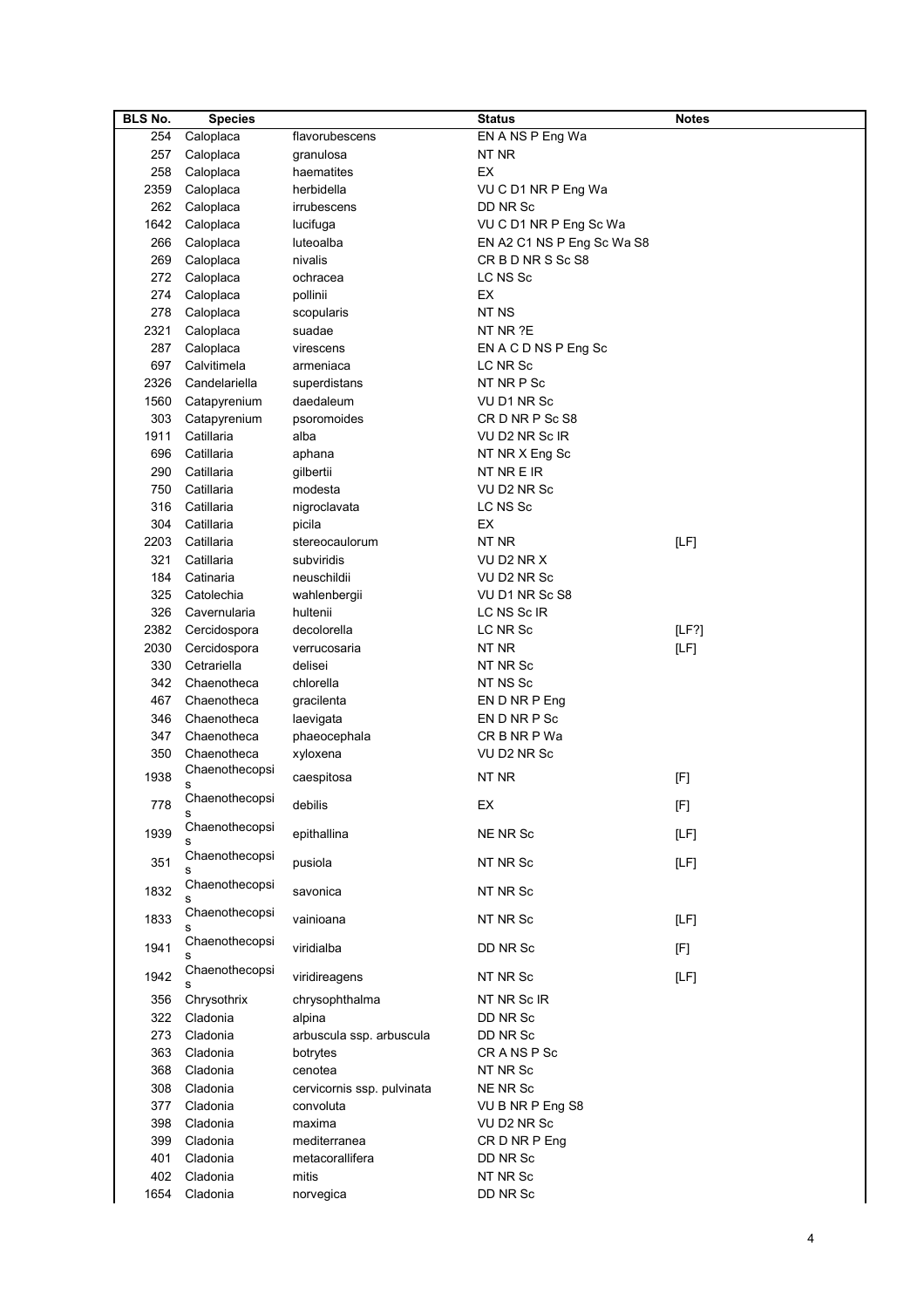| <b>BLS No.</b> | <b>Species</b> |                              | <b>Status</b>          | <b>Notes</b>                   |
|----------------|----------------|------------------------------|------------------------|--------------------------------|
| 365            | Cladonia       | peziziformis                 | CR A NR P Eng Sc Wa    |                                |
| 405            | Cladonia       | phyllophora                  | NT <sub>NS</sub>       |                                |
| 414            | Cladonia       | rei                          | NT NR                  |                                |
| 419            | Cladonia       | stereoclada                  | DD NR Sc               |                                |
| 425            | Cladonia       | stygia                       | DD NR Sc               |                                |
| 424            | Cladonia       | symphycarpia                 | LC NS Sc               |                                |
| 1590           | Cladonia       | trassii                      | VU D2 NR Sc S8         |                                |
| 1594           | Cladonia       | uncialis ssp. uncialis       | NT NS Sc               |                                |
| 2560           | Cliostomum     | coppinsii                    | DD NR E IR             | not yet in species dictionary  |
| 428            | Cliostomum     | corrugatum                   | VU B NR P Eng          |                                |
| 1393           | Cliostomum     | flavidulum                   | LC NS Sc               |                                |
| 2414           | Cliostomum     | leprosum                     | DD NR Sc               |                                |
| 434            | Collema        | bachmanianum                 | NT NS Sc IR            |                                |
| 436            | Collema        | callopismum var. rhyparodes  | DD NR Sc               |                                |
| 437            | Collema        | ceraniscum                   | VU D1 D2 NR Sc         |                                |
| 439            | Collema        |                              | EX                     |                                |
|                |                | conglomeratum                |                        |                                |
| 446            | Collema        | dichotomum                   | VU B NS P Eng Sc Wa S8 |                                |
| 444            | Collema        | fasciculare                  | NT NS P Sc Wa IR       |                                |
| 447            | Collema        | fragile                      | VU B NS P Eng Sc Wa    |                                |
| 448            | Collema        | fragrans                     | EN A C NR P Sc Wa IR   |                                |
| 1589           | Collema        | latzelii                     | VU D2 NR P Eng         |                                |
| 451            | Collema        | limosum                      | LC NS Sc               |                                |
| 453            | Collema        | nigrescens                   | NT NS                  |                                |
| 454            | Collema        | occultatum                   | NT NS                  |                                |
| 1751           | Collema        | parvum                       | VU D NR Sc             |                                |
| 458            | Collema        | subnigrescens                | DD NR Sc               |                                |
| 1890           | Collemopsidium | angermannicum                | NT NS                  | ** Pyrenocollema strontianense |
| 1889           | Collemopsidium | arenisedum                   | NT NR E IR             |                                |
| 77             | Collemopsidium | argilospilum                 | DD NR E IR             |                                |
| 79             | Collemopsidium | caesium                      | NT NR Sc               |                                |
| 92             | Collemopsidium | subarenisedum                | DD NR IR               |                                |
| 2435           | Collolechia    | caesia                       | DD NR Sc               |                                |
| 1915           | Corticiruptor  | abeloneae                    | NT NR                  | [LF]                           |
| 605            | Cresponea      | premnea                      | LC Sc IR               |                                |
| 473            | Cryptolechia   | carneolutea                  | EN A2 C1 NS P Eng IR   |                                |
| 1839           | Cryptothele    | rhodosticta                  | DD NR IR               |                                |
| 1865           | Cyphelium      | marcianum                    | DD NR Sc               | [LF]                           |
|                | 475 Cyphelium  | notarisii                    | NT NS                  |                                |
|                | 476 Cyphelium  | tigillare                    | NT NR Sc               |                                |
|                | 1990 Cyphelium | trachylioides                | CR D NR P Sc IR        |                                |
| 2039           | Dacampia       | hookeri                      | NT NR Sc               | [LF]                           |
| 2040           | Dacampia       | rufescentis                  | NE NR Sc               | [LF]                           |
| 1027           | Degelia        | atlantica                    | LC IR                  |                                |
| 2540           | Degelia        | cyanoloma                    | LC ?NS IR              |                                |
| 1597           | Degelia        | ligulata                     | VU D2 NR Sc IR         |                                |
| 1029           | Degelia        | plumbea s. lat.              | LC IR                  |                                |
| 2541           | Degelia        | plumbea s. str.              | LC IR                  |                                |
| 481            | Dermatocarpon  | leptophyllodes               | LC NS Sc               |                                |
| 488            | Dictyonema     | interruptum                  | DD NR Sc               |                                |
| 2316           | Diplotomma     | pharcidium                   | DD NR P Sc             |                                |
| 499            | Dirina         | massiliensis f. massiliensis | NT NS                  |                                |
| 1209           | Elixia         | flexella                     | NT NR Sc               |                                |
| 502            | Endocarpon     | adscendens                   | EN D NR P Eng P        |                                |
| 503            | Endocarpon     | pusillum var. pusillum       | NT NS                  |                                |
| 2491           | Enterographa   | brezhonega                   | VU D2 NR               | not yet in species dictionary  |
| 505            | Enterographa   | elaborata                    | CR D NR P Eng S8 IR    |                                |
| 507            | Enterographa   | sorediata                    | NT NS E P Eng IR       |                                |
| 1561           | Eopyrenula     | avellanae                    | LC NS E Sc IR          | [F]                            |
| 1616           | Eopyrenula     | grandicula                   | LC NS Sc IR            | [F]                            |
| 1752           | Eopyrenula     | leucoplaca                   | DD NR Sc IR            |                                |
| 1562           | Eopyrenula     | septemseptata                | NT NR Sc IR            | [F]                            |
|                |                |                              |                        |                                |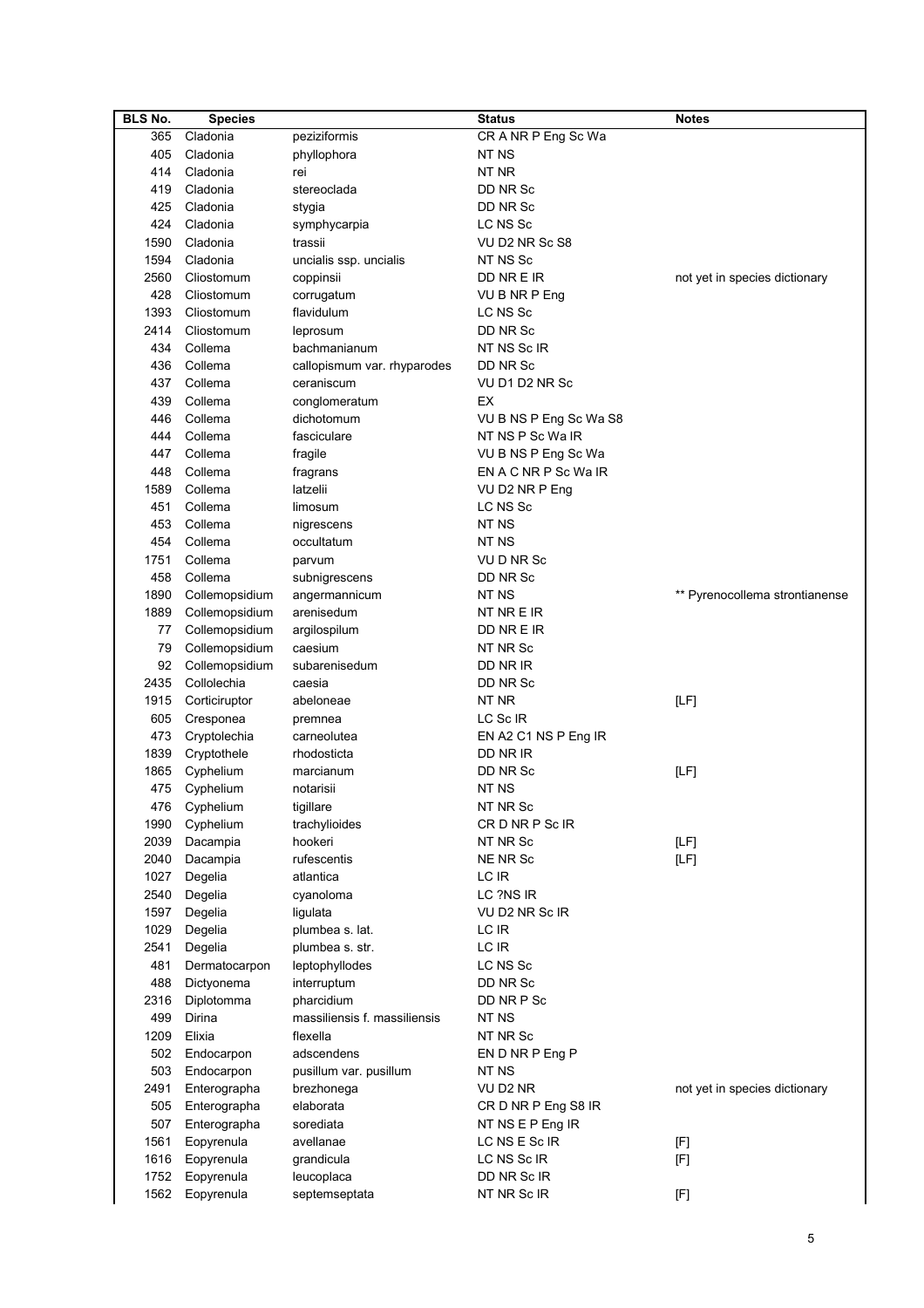| <b>BLS No.</b> | <b>Species</b>        |                           | <b>Status</b>           | <b>Notes</b>                  |
|----------------|-----------------------|---------------------------|-------------------------|-------------------------------|
| 508            | Ephebe                | hispidula                 | <b>NT NR Sc</b>         |                               |
| 831            | Epiphloea             | byssina                   | LC NR Sc                | ** Leptogium byssinum         |
| 1216           | Euopsis               | granatina                 | DD NS Sc                |                               |
| 1219           | Euopsis               | pulvinata                 | LC NR Sc                |                               |
| 336            | Flavocetraria         | nivalis                   | NT NS                   |                               |
| 1018           | Flavoparmelia         | soredians                 | LC Sc                   |                               |
| 512            | Fulgensia             | bracteata                 | VU D2 NR Sc             |                               |
| 513            | Fulgensia             | fulgens                   | EN C NR P Eng Wa        |                               |
| 514            | Fuscidea              | austera                   | NT NS                   |                               |
| 517            | Fuscidea              | cyathoides var. sorediata | NE NR Sc                |                               |
| 523            | Fuscidea              | mollis                    | DD NR Sc                |                               |
| 976            | Fuscopannaria         | ignobilis                 | VU D1 NS P Sc S8        |                               |
| 1030           | Fuscopannaria         | praetermissa              | NT NR Sc                |                               |
| 981            | Fuscopannaria         | sampaiana                 | NT NS P Eng Sc Wa IR    |                               |
| 528            | Gomphillus            | calycioides               | NT NS P Sc Wa IR        |                               |
| 530            | Graphina              | pauciloculata             | VU D2 NR E P Eng Wa IR  |                               |
| 531            | Graphina              | ruiziana                  | LC NS Sc IR             |                               |
| 1702           | Graphis               | alboscripta               | NT NR E P Sc IR         |                               |
| 534            | Gyalecta              | biformis                  | DD NR Sc                |                               |
| 536            | Gyalecta              | flotowii                  | NT NS Sc                |                               |
| 537            | Gyalecta              | foveolaris                | NT NR                   |                               |
| 542            | Gyalecta              | ulmi                      | EN C2 NR P Eng Sc S8 IR |                               |
| 1655           | Gyalidea              | diaphana                  | DD NR Sc                |                               |
| 543            | Gyalidea              | fritzei                   | NT NR Sc                |                               |
| 544            | Gyalidea              | hyalinescens              | NT NR Sc                |                               |
| 545            | Gyalidea              | lecideopsis               | DD NR Sc                |                               |
| 2421           | Gyalidea              | rivularis                 | DD NR Sc                |                               |
| 546            | Gyalidea              | roseola                   | CRBDNRP                 |                               |
| 1703           | Gyalidea              | subscutellaris            | NT NR                   |                               |
| 548            | Gyalideopsis          | muscicola                 | LC NS Sc IR             |                               |
| 1756           | Halecania             | alpivaga                  | VU D2 NR Sc             |                               |
| 983            | Halecania             | bryophila                 | NT NR E Sc IR           |                               |
| 1821           | Halecania             | micacea                   | LC NR E Sc IR           |                               |
| 319            | Halecania             | rhypodiza                 | VU D2 NR E P Sc IR      |                               |
| 622            | Halecania             | spodomela                 | LC NR Sc                |                               |
| 2307           | Hemigrapha            | atlantica                 | NT NR                   | [LF]                          |
| 703            | Hertelidea            | botryosa                  | NT NR Sc                |                               |
| 558            | Heterodermia          | leucomela                 | EN C2 NR P Eng Wa S8 IR |                               |
| 560            | Heterodermia          | obscurata                 | NT NS                   | ** H. japonica                |
| 2558           | Heterodermia          | propagulifera             | EN D NR P S8 IR         | ** H. japonica                |
| 2348           | Heterodermia          | speciosa                  | CR D NR P Eng           |                               |
| 587            | Hymenelia             | heteromorpha              | VU D2 NR Sc             |                               |
| 588            | Hymenelia             | melanocarpa               | VU D2 NR                |                               |
| 595            | Hymenelia             | rhodopis                  | DD NR Sc                |                               |
| 575            | Hypocenomyce          | anthracophila             | EN D NR Sc              |                               |
| 580            | Hypogymnia            | farinacea                 | NT NR Sc                |                               |
| 638            | Hypogymnia            | vittata                   | VUDNRPSc                |                               |
| 994            | Hypotrachyna          | endochlora                | LC NS Sc IR             |                               |
| 1017           | Hypotrachyna          | sinuosa                   | LC Sc IR                |                               |
| 1023           | Hypotrachyna          | taylorensis               | LC Sc IR                |                               |
| 1862           | Involucropyreniu<br>m | waltheri                  | CR B D NR Sc            | ** Catapyreneum waltheri      |
| 1987           | lonaspis              | obtecta                   | NT NR Sc                |                               |
| 549            | Jamesiella            | scotica                   | <b>NT NS E P IR</b>     | ** Gyalideopsis scotica       |
| 786            | Japewia               | tornoensis                | VU D2 NR Sc             |                               |
| 598            | Lecanactis            | hemisphaerica             | NE NS P X               | not yet in species dictionary |
| 1587           | Lecanactis            | latebrarum                | LC NR Sc                |                               |
| 606            | Lecanactis            | subabietina               | LC Sc IR                |                               |
| 307            | Lecania               | chlorotiza                | NT NS P Eng Sc Wa IR    |                               |
| 1869           | Lecania               | coeruleorubella           | EX                      |                               |
| 1759           | Lecania               | coerulescens              | DD NR E IR              |                               |
| 2388           | Lecania               | dubitans                  | NT NR Sc                |                               |
|                |                       |                           |                         |                               |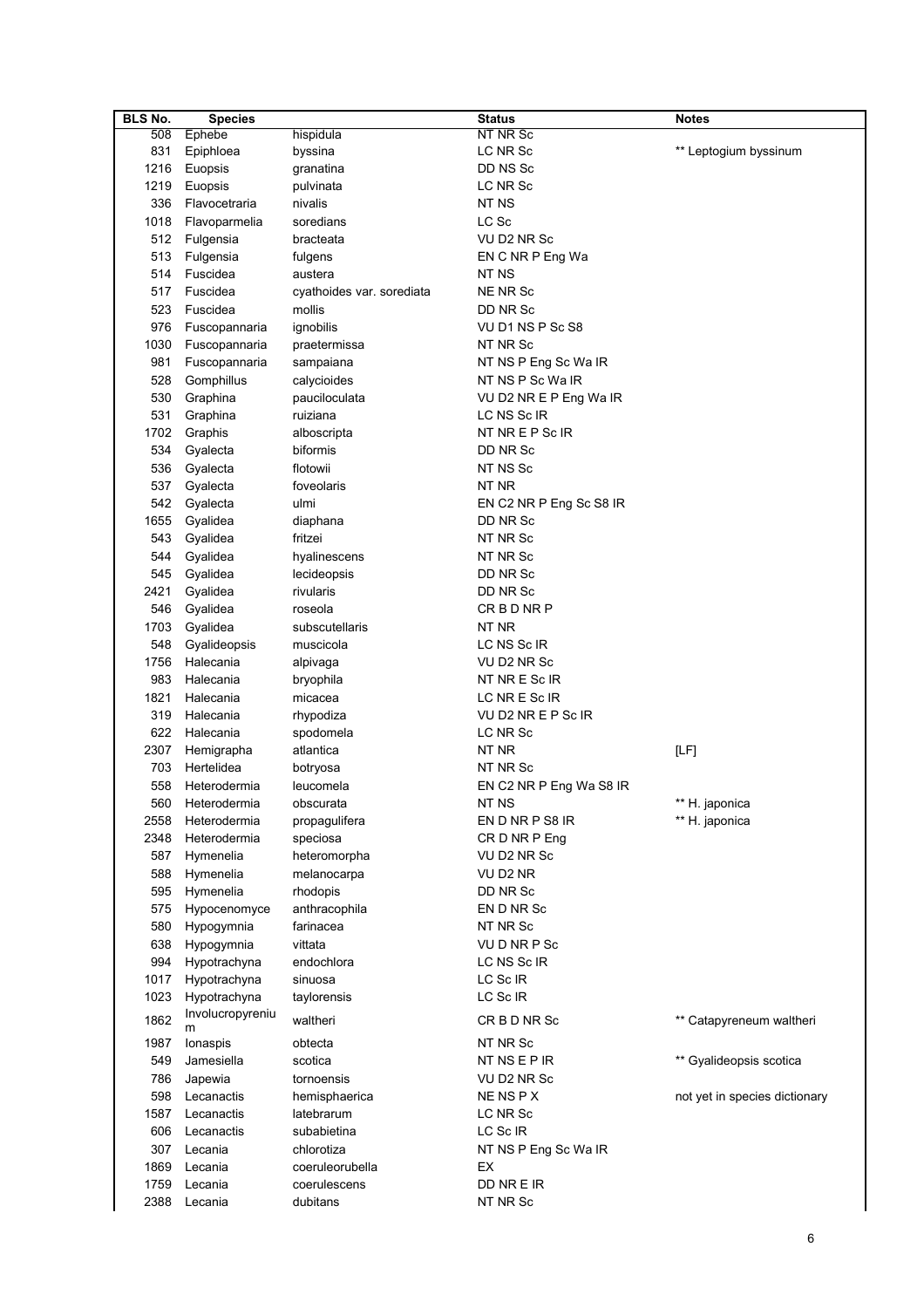| <b>BLS No.</b> | <b>Species</b>    |                | <b>Status</b>             | <b>Notes</b>   |
|----------------|-------------------|----------------|---------------------------|----------------|
| 618            | Lecania           | fuscella       | EX                        |                |
| 1870           | Lecania           | olivacella     | <b>EX</b>                 |                |
| 2340           | Lecania           | sambucina      | DD NR Sc                  |                |
| 594            | Lecanographa      | amylacea       | VU C2 NS P Eng Sc Wa IR   |                |
|                | 2452 Lecanographa | dialeuca       | VU D2 NR                  |                |
| 600            | Lecanographa      | lyncea         | LC Sc IR                  |                |
| 623            |                   |                |                           |                |
|                | Lecanora          | achariana      | CR B C2 NR P Eng Sc Wa S8 |                |
| 754            | Lecanora          | albella        | LC NS Sc                  |                |
| 1765           | Lecanora          | atromarginata  | VU D2 NR Sc               |                |
| 632            | Lecanora          | atrosulphurea  | NT NR Sc                  |                |
| 1657           | Lecanora          | chlorophaeodes | VU D2 NR Sc               |                |
| 1762           | Lecanora          | cinereofusca   | VU D2 NR P Sc             |                |
| 648            | Lecanora          | epibryon       | VU D2 NR Sc               |                |
| 795            | Lecanora          | formosa        | NT NR Sc                  |                |
| 651            | Lecanora          | frustulosa     | VU D2 NR Sc               |                |
| 723            | Lecanora          | fuscescens     | EX                        |                |
| 1763           | Lecanora          | gisleriana     | DD NR Sc                  |                |
|                | 1692 Lecanora     | handelii       | NT NS                     |                |
| 1764           | Lecanora          | horiza         | NT NS Sc                  |                |
| 601            | Lecanora          | hypoptella     | DD NR Sc                  |                |
| 1766           | Lecanora          | marginata      | DD NR Sc                  |                |
|                | 1872 Lecanora     |                | NT NR Sc                  |                |
|                |                   | mughicola      |                           |                |
| 668            | Lecanora          | populicola     | NT NS Sc                  |                |
| 673            | Lecanora          | quercicola     | NT NS P Eng Sc Wa IR      |                |
| 681            | Lecanora          | straminea      | NT NR Sc                  |                |
| 682            | Lecanora          | strobilina     | VU D2 NR                  |                |
| 779            | Lecanora          | sublivescens   | NT NS P Eng Wa IR         |                |
| 2391           | Lecidea           | alpestris      | DD NR Sc                  |                |
| 710            | Lecidea           | commaculans    | DD NR Sc                  |                |
| 720            | Lecidea           | erythrophaea   | VU B NR P Eng Sc          |                |
| 695            | Lecidea           | globulispora   | VU D2 NR Sc               | ** L. antiloga |
| 1965           | Lecidea           | haerjedalica   | DD NR Sc                  |                |
| 1658           | Lecidea           | inops          | EN B NR P Eng S8          |                |
| 768            | Lecidea           | leprarioides   | NT NR Sc                  |                |
| 740            | Lecidea           | lichenicola    | LC NS ?E IR               |                |
| 1966           | Lecidea           | mucosa         | DD NR E Sc IR             |                |
| 769            | Lecidea           | sarcogynoides  | VU D2 NR                  |                |
| 608            | Lecidea           |                | DD NR E IR                |                |
|                | 2383 Lecidella    | subspeirea     |                           |                |
|                |                   | flavosorediata | DD NR Sc                  |                |
| 801            | Lecidella         | pulveracea     | EX                        |                |
| 707            | Lecidella         | subviridis     | DD NR Sc                  |                |
| 805            | Lecidella         | viridans       | DD NR Sc                  |                |
| 1659           | Lecidella         | wulfenii       | VU D2 NR Sc               |                |
| 807            | Lemmopsis         | arnoldiana     | NT NR Sc                  |                |
| 809            | Lemmopsis         | oblongans      | DD E IR                   |                |
| 814            | Lempholemma       | cladodes       | NT NR Sc                  |                |
| 815            | Lempholemma       | intricatum     | NT NR Sc                  |                |
| 818            | Lempholemma       | radiatum       | NT NR Sc                  |                |
| 936            | Lepraria          | nylanderiana   | DD NR Sc                  |                |
| 827            | Leptogium         | biatorinum     | LC NS Sc                  |                |
| 828            | Leptogium         | brebissonii    | NT NS P Sc Wa IR          |                |
| 829            | Leptogium         | britannicum    | LC NS Sc IR               |                |
| 830            | Leptogium         | burgessii      | LC Sc IR                  |                |
| 832            | Leptogium         | cochleatum     | VU C D1 NS P Eng Sc Wa IR |                |
|                |                   |                |                           |                |
| 1660           | Leptogium         | coralloideum   | DD NR Sc                  |                |
| 834            | Leptogium         | cyanescens     | LC Sc IR                  |                |
| 835            | Leptogium         | diffractum     | NT NS Sc                  |                |
| 836            | Leptogium         | hibernicum     | NT NR P Sc IR             |                |
| 837            | Leptogium         | hildenbrandii  | EX                        |                |
| 1874           | Leptogium         | imbricatum     | NT NR Sc                  |                |
| 1773           | Leptogium         | intermedium    | LC NS Sc                  |                |
|                |                   |                |                           |                |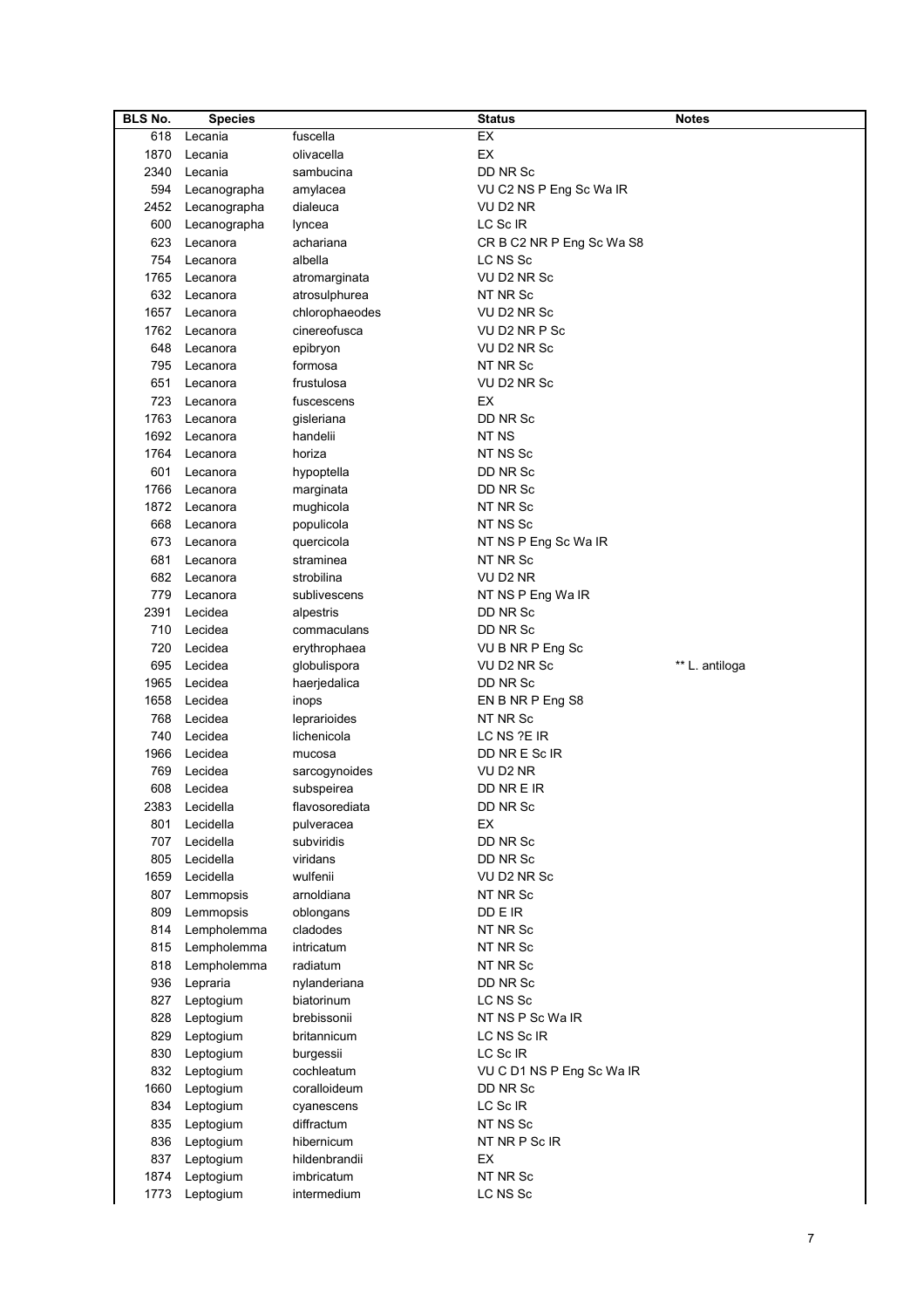| <b>BLS No.</b> | <b>Species</b>  |                                  | <b>Status</b>        | <b>Notes</b>                       |
|----------------|-----------------|----------------------------------|----------------------|------------------------------------|
| 840            | Leptogium       | massiliense                      | NT NR                |                                    |
| 842            | Leptogium       | palmatum                         | NT NS                |                                    |
| 844            | Leptogium       | saturninum                       | VU C2 NS P Eng Sc    |                                    |
| 939            | Leptogium       | subtorulosum                     | NT NR                |                                    |
| 1774           | Leucocarpia     | biatorella                       | DD NR Sc             |                                    |
| 2557           | Lichenochora    | epifulgens                       | EN C NR              | [LF] not yet in species dictionary |
| 1875           | Lichinodium     | sirosiphoideum                   | DD NR Sc             |                                    |
| 946            | Lithothelium    | phaeosporum                      | NT NR Sc             |                                    |
| 855            | Lobaria         | amplissima                       | LC Sc IR             |                                    |
|                |                 |                                  | LC Sc IR             |                                    |
| 857            | Lobaria         | pulmonaria                       |                      |                                    |
| 858            | Lobaria         | scrobiculata                     | LC Sc IR             |                                    |
| 856            | Lobaria         | virens                           | LC Sc IR             |                                    |
| 1876           | Lopadium        | coralloideum                     | VU D2 NR Sc          |                                    |
| 859            | Lopadium        | pezizoideum                      | NT NR Sc             |                                    |
| 324            | Megalaria       | laureri                          | EN D NR P Eng S8 IR  |                                    |
| 862            | Megalospora     | tuberculosa                      | NT NS P Eng Sc Wa IR |                                    |
| 971            | Megaspora       | verrucosa                        | NT NS                |                                    |
| 1019           | Melanelia       | stygia                           | NT NS                |                                    |
| 1570           | Melanelixia     | subargentifera                   | CR D NR P Sc         |                                    |
| 864            | Melaspilea      | amota                            | NT NR                | [F]                                |
| 1718           | Melaspilea      | atroides                         | LC NS Sc IR          |                                    |
| 876            | Melaspilea      | bagliettoana                     | NT NR Sc             | [F]                                |
| 1719           | Melaspilea      | interjecta                       | DD NR Sc IR          |                                    |
| 1554           | Melaspilea      | lentiginosa                      | NT NR P Eng Wa IR    | [LF]                               |
| 1949           | Melaspilea      | lentiginosula                    | NT NR ?E Sc IR       | [F]                                |
| 869            | Menegazzia      | terebrata                        | LC Sc IR             |                                    |
| 871            | Micarea         | alabastrites                     | LC Sc IR             |                                    |
| 698            |                 |                                  |                      |                                    |
|                | Micarea         | assimilata                       | VU D2 NR Sc          |                                    |
| 1733           | Micarea         | contexta                         | LC NR Sc             |                                    |
| 1661           | Micarea         | crassipes                        | VU D2 NR Sc          |                                    |
| 1924           | Micarea         | elachista                        | EN D NR Sc           |                                    |
| 773            | Micarea         | eximia                           | DD NR Sc             |                                    |
| 1721           | Micarea         | hedlundii                        | NT NR Sc             |                                    |
| 1877           | Micarea         | inquinans                        | LC NR Sc             | [LF]                               |
| 881            | Micarea         | lignaria var. endoleuca          | LC NS IR             |                                    |
| 1777           | Micarea         | olivacea                         | DD NR E Sc IR        |                                    |
| 1662           | Micarea         | paratropa                        | LC NR Sc IR          |                                    |
| 1632           | Micarea         | pseudomarginata                  | LC NR E IR           |                                    |
| 888            | Micarea         | pycnidiophora                    | LC NS Sc IR          |                                    |
| 889            | Micarea         | stipitata                        | LC Sc IR             |                                    |
| 780            | Micarea         | subconfusa                       | DD NR Sc             |                                    |
| 890            | Micarea         | submilliaria                     | DD NR Sc             |                                    |
| 894            | Micarea         | synotheoides                     | LC NS Sc IR          |                                    |
| 1663           | Micarea         | viridiatra                       | LC NR Sc IR          |                                    |
| 2293           | Micarea         | xanthonica                       | LC NS Sc IR          |                                    |
| 2111           | Minutophoma     | chrysophthalmae                  | NT NR                | [LF]                               |
| 1688           | Miriquidica     | garovaglioi                      | VU D2 NR Sc          |                                    |
| 2429           | Miriquidica     | intrudens                        | DD NR Sc             |                                    |
| 744            |                 | lulensis                         | NT NR                |                                    |
|                | Miriquidica     |                                  |                      |                                    |
| 1259           | Miriquidica     | nigroleprosa var. liljenstroemii | LC NR Sc             |                                    |
| 1779           | Multiclavula    | vernalis                         | DD NR Sc             |                                    |
| 2119           | Muellerella     | erratica                         | NE NR                |                                    |
| 1653           | Mycobilimbia    | carneoalbida                     | CR D NR              | ** Biatora carneoalbida            |
| 160            | Mycobilimbia    | tetramera                        | VU D1 D2 NR          | ** Biatora tetramera               |
| 1780           | Mycoblastus     | alpinus                          | LC NR Sc             |                                    |
| 1428           | Mycocalicium    | subtile                          | LC NS Sc             | [F]                                |
| 1094           | Mycomicrothelia | atlantica                        | NT NR Sc             | [F]                                |
| 1576           | Mycoporum       | lacteum                          | NT NS Sc             | [F]                                |
| 1988           | Myochroidea     | porphyrospoda                    | NT NR Sc             | ** Lecidea porphyrospoda           |
| 2170           | Nanostictis     | christiansenii                   | NT NR                | [LF]                               |
| 916            | Nephroma        | arcticum                         | EN D NR P Sc S8      |                                    |
|                |                 |                                  |                      |                                    |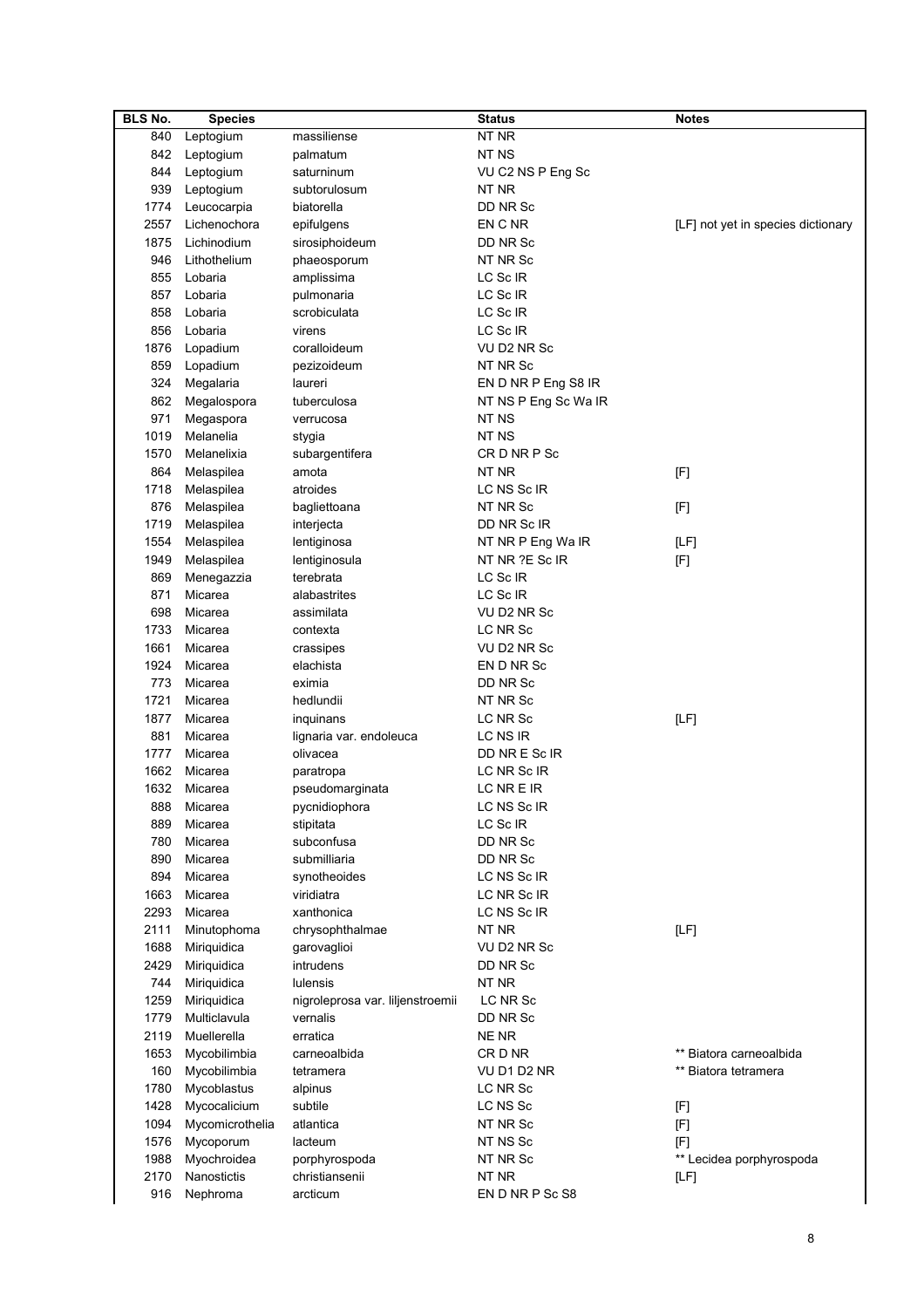| <b>BLS No.</b> | <b>Species</b> |                  | <b>Status</b>           | <b>Notes</b>                  |
|----------------|----------------|------------------|-------------------------|-------------------------------|
| 1664           | Nephroma       | helveticum       | EX                      |                               |
| 917            | Nephroma       | laevigatum       | LC Sc IR                |                               |
| 919            | Nephroma       | resupinatum      | EX                      |                               |
| 1665           | Nephroma       | tangeriense      | NT NR Sc IR             |                               |
| 949            | Ochrolechia    | arborea          | NT NR                   |                               |
| 1494           | Ochrolechia    | szatalaënsis     | LC NS Sc IR             |                               |
| 2477           | Opegrapha      | anomea           | NT NR                   | [LF]                          |
| 937            | Opegrapha      | areniseda        | LC NS Sc                |                               |
| 1841           |                | brevis           | NT NR Sc IR             |                               |
|                | Opegrapha      |                  | LC IR                   | [LF]                          |
| 945            | Opegrapha      | corticola        |                         |                               |
| 1635           | Opegrapha      | fumosa           | LC NS X Sc IR           |                               |
| 1976           | Opegrapha      | glaucomaria      | NT NR Sc                | [LF]                          |
| 955            | Opegrapha      | paraxanthodes    | NT NR P Sc              |                               |
| 1843           | Opegrapha      | pertusariicola   | LC NS Sc IR             | [LF]                          |
| 956            | Opegrapha      | prosodea         | NT NS P Eng Wa IR       |                               |
| 1954           | Opegrapha      | pulvinata        | LC NR Sc                | [LF]                          |
| 1067           | Opegrapha      | rotunda          | LC NR Sc                | [LF]                          |
| 961            | Opegrapha      | saxigena         | LC NS Sc IR             |                               |
| 2380           | Opegrapha      | sphaerophoricola | DD NR Sc                | [LF]                          |
| 963            | Opegrapha      | subelevata       | EN D NR P Eng           |                               |
| 1844           | Opegrapha      | thelotrematis    | LC NS Sc IR             | [LF]                          |
| 2510           | Opegrapha      | trochodes        | NT NR                   | not yet in species dictionary |
| 2133           | Opegrapha      | zwackhii         | <b>NE NR Sc</b>         | [LF]                          |
| 973            | Pachyphiale    | fagicola         | NT NR Sc                |                               |
| 974            | Pannaria       | conoplea         | LC Sc IR                |                               |
| 975            | Pannaria       | hookeri          | NT <sub>NS</sub>        |                               |
| 980            | Pannaria       | rubiginosa       | LC Sc IR                |                               |
| 1785           | Parmelia       | submontana       | DD NR Sc                |                               |
| 1028           | Parmeliella    | parvula          | LC Sc IR                |                               |
| 1031           | Parmeliella    | testacea         | NT NS P Eng Sc Wa IR    |                               |
|                | Parmeliella    |                  |                         |                               |
| 1032           |                | triptophylla     | LC Sc IR                |                               |
| 1010           | Parmelina      | carporrhizans    | VU A C1 NS P Eng Wa     |                               |
| 999            | Parmelinopsis  | horrescens       | NT NS Wa IR             |                               |
| 1004           | Parmelinopsis  | minarum          | VU B NR S8              |                               |
| 984            | Parmotrema     | arnoldii         | NT NS                   |                               |
| 1014           | Parmotrema     | robustum         | CR D NR P Eng Wa        |                               |
| 1666           | Peltigera      | britannica       | LC NS Sc IR             |                               |
| 1040           | Peltigera      | collina          | LC Sc IR                |                               |
| 1667           | Peltigera      | elisabethae      | NT NR Sc                |                               |
| 1044           | Peltigera      | lepidophora      | CR B NR P Sc S8         |                               |
| 1046           | Peltigera      | malacea          | EN B NR P Sc            |                               |
| 1668           | Peltigera      | ponojensis       | DD NR Sc                |                               |
| 1052           | Peltigera      | scabrosa         | VU D2 NR Sc             |                               |
| 2304           | Peltigera      | scabrosella      | DD NR Sc                |                               |
| 1054           | Peltigera      | venosa           | VU C1 NS P Eng Wa       |                               |
| 1059           | Pertusaria     | amarescens       | LC NR Sc                |                               |
| 1883           | Pertusaria     | borealis         | LC NS Sc IR             |                               |
| 1061           | Pertusaria     | bryontha         | CRD NRS ScS8            |                               |
| 1786           | Pertusaria     | flavocorallina   | DD NR Sc IR             |                               |
| 923            | Pertusaria     | geminipara       | NT NR Sc                |                               |
| 1074           | Pertusaria     | glomerata        | VU D2 NR Sc             |                               |
| 1081           | Pertusaria     | melanochlora     | EN B NR Sc              |                               |
| 1085           | Pertusaria     | ophthalmiza      | LC NS Sc IR             |                               |
| 1787           | Pertusaria     | pluripuncta      | NT NR                   |                               |
| 1092           | Pertusaria     | pustulata        | VU B NR Eng             |                               |
| 1096           | Pertusaria     | velata           | VU D1 NS P Eng Sc Wa IR |                               |
| 19             | Phaeocalicium  | populneum        | LC NR Sc                | [F]                           |
| 1312           | Phaeocalicium  | praecedens       | LC NR Sc                | [F]                           |
| 1100           | Phaeographis   | dendritica       | LC Sc                   |                               |
| 1101           |                |                  | LC NS IR                |                               |
|                | Phaeographis   | inusta           |                         |                               |
| 1102           | Phaeographis   | lyellii          | NT NS IR                |                               |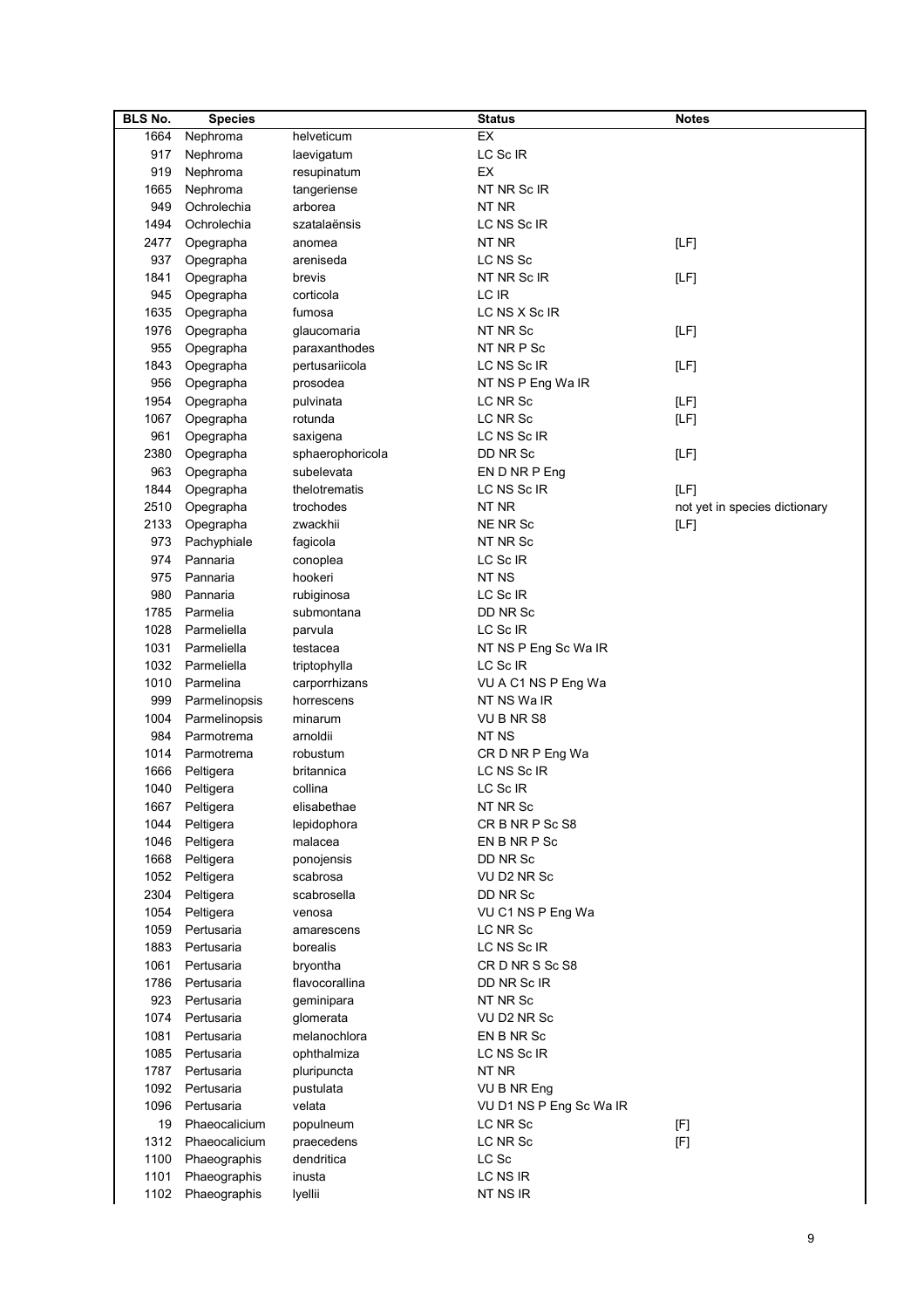| <b>BLS No.</b> | <b>Species</b>        |                      | <b>Status</b>          | <b>Notes</b>               |
|----------------|-----------------------|----------------------|------------------------|----------------------------|
| 1669           | Phaeophyscia          | endococcina          | VU D2 NR P Eng Sc      |                            |
| 1109           | Phlyctis              | agelaea              | NT NS                  |                            |
| 1970           | Phylliscum            | demangeonii          | DD NR Sc               |                            |
| 1111           | Phyllopsora           | rosei                | LC NS Sc IR            |                            |
| 1115           | Physcia               | clementei            | NT NS Sc               |                            |
| 1123           | Physcia               | tribacioides         | VU C D1 NS P Eng Wa S8 |                            |
| 1132           | Placidiopsis          | custnani             | NT NS                  |                            |
| 1884           | Placidiopsis          | pseudocinerea        | CR D NR Sc             |                            |
| 302            | Placidium             | michelii             | VU D2 NR P             | ** Catapyrenium michelii   |
| 1586           | Placidium             | pilosellum           | NT NS                  | ** Catapyrenium pilosellum |
| 1134           | Placynthium           | asperellum           | NT NR Sc               |                            |
| 1141           | Placynthium           | dolichoterum         | DD NR Sc               | ** P. pluriseptatum        |
| 1137           | Placynthium           | lismorense           | DD NR Sc               |                            |
| 1140           | Placynthium           | pannariellum         | NT NS                  |                            |
| 1146           | Platismatia           | norvegica            | LC NS Sc IR            |                            |
| 1739           | Pleopsidium           | chlorophanum         | DD NR Sc               |                            |
| 501            | Poeltinula            | cerebrina            | VU B NR P Eng Sc       |                            |
| 1147           | Polyblastia           | agraria              | LC NS Sc IR            |                            |
| 1724           | Polyblastia           | efflorescens         | NT NR Sc               |                            |
| 1885           |                       |                      | DD NR Sc               |                            |
| 1156           | Polyblastia           | gothica<br>helvetica | DD NR Sc               |                            |
|                | Polyblastia           |                      |                        |                            |
| 1159           | Polyblastia           | quartzina            | DD NR Sc               |                            |
| 1160           | Polyblastia           | sendtneri            | VU D2 NR Sc            |                            |
| 1161           | Polyblastia           | terrestris           | NT NR Sc               |                            |
| 1163           | Polyblastia           | verrucosa            | DD NR Sc               |                            |
| 1165           | Polychidium           | dendriscum           | VU D2 NR P Sc IR       |                            |
| 2167           | Polycoccum            | sporastatiae         | NT NR                  | [LF]                       |
| 2169           | Polycoccum            | trypethelioides      | NT NR                  | [LF]                       |
| 1670           | Polysporina           | cyclocarpa           | NT NR                  | [LF]                       |
| 1169           | Porina                | ahlesiana            | NT NS                  |                            |
| 1614           | Porina                | byssophila           | DD NR Sc               |                            |
| 1172           | Porina                | coralloidea          | LC NS Sc IR            |                            |
| 1173           | Porina                | curnowii             | NT NR                  |                            |
| 2454           | Porina                | effilata             | CR D NR P Eng Wa       |                            |
| 1175           | Porina                | grandis              | DD NR Sc               |                            |
| 1178           | Porina                | hibernica            | NT NS P Eng Wa IR      |                            |
| 1179           | Porina                | interjungens         | NT NS                  |                            |
| 1886           | Porina                | leptospora           | NT NR                  |                            |
|                | 1183 Porina           | mammillosa           | NT NR Sc               |                            |
|                | 1671 Porina           | rosei                | NT NS X IR             |                            |
| 1672           | Porina                | sudetica             | VU D2 NR P Eng Sc      |                            |
| 1185           | Porocyphus            | kenmorensis          | NT NS Sc               |                            |
| 808            | Porocyphus            | leptogiella          | NT NR Sc               |                            |
| 2402           | Porpidia              | nadvornikiana        | DD NR Sc               |                            |
| 1187           | Protoblastenia        | cyclospora           | DD NR Sc               |                            |
| 631            | Protoparmelia         | atriseda             | VU D2 NR Sc            |                            |
| 664            | Protoparmelia         | memnonia             | NT NR Sc               |                            |
| 1792           | Protoparmelia         | nephaea              | NT NR Sc               |                            |
| 903            | Protothelenella       | sphinctrinoides      | NT NR                  |                            |
| 1194           | Pseudocyphellar       | aurata               | CR C2 NR P Eng IR      |                            |
|                | ıa                    |                      |                        |                            |
| 1195           | Pseudocyphellar<br>ia | crocata              | LC Sc IR               |                            |
|                | Pseudocyphellar       |                      |                        |                            |
| 1196           | ıa                    | intricata            | NT NS P Eng Sc Wa IR   |                            |
| 1197           | Pseudocyphellar<br>ıa | lacerata             | VU D1 NR P Sc Wa S8 IR |                            |
| 1198           | Pseudocyphellar<br>ia | norvegica            | LC NS P Sc Wa IR       |                            |
| 1673           | Psora                 | globifera            | CRD NR Sc              |                            |
| 1204           | Psora                 | rubiformis           | VU D2 NR Sc S8         |                            |
| 1796           | Pterygiopsis          | concordatula         | NT NS                  | ** P. coracodiza           |
| 1797           | Pterygiopsis          | lacustris            | NT NR Sc               |                            |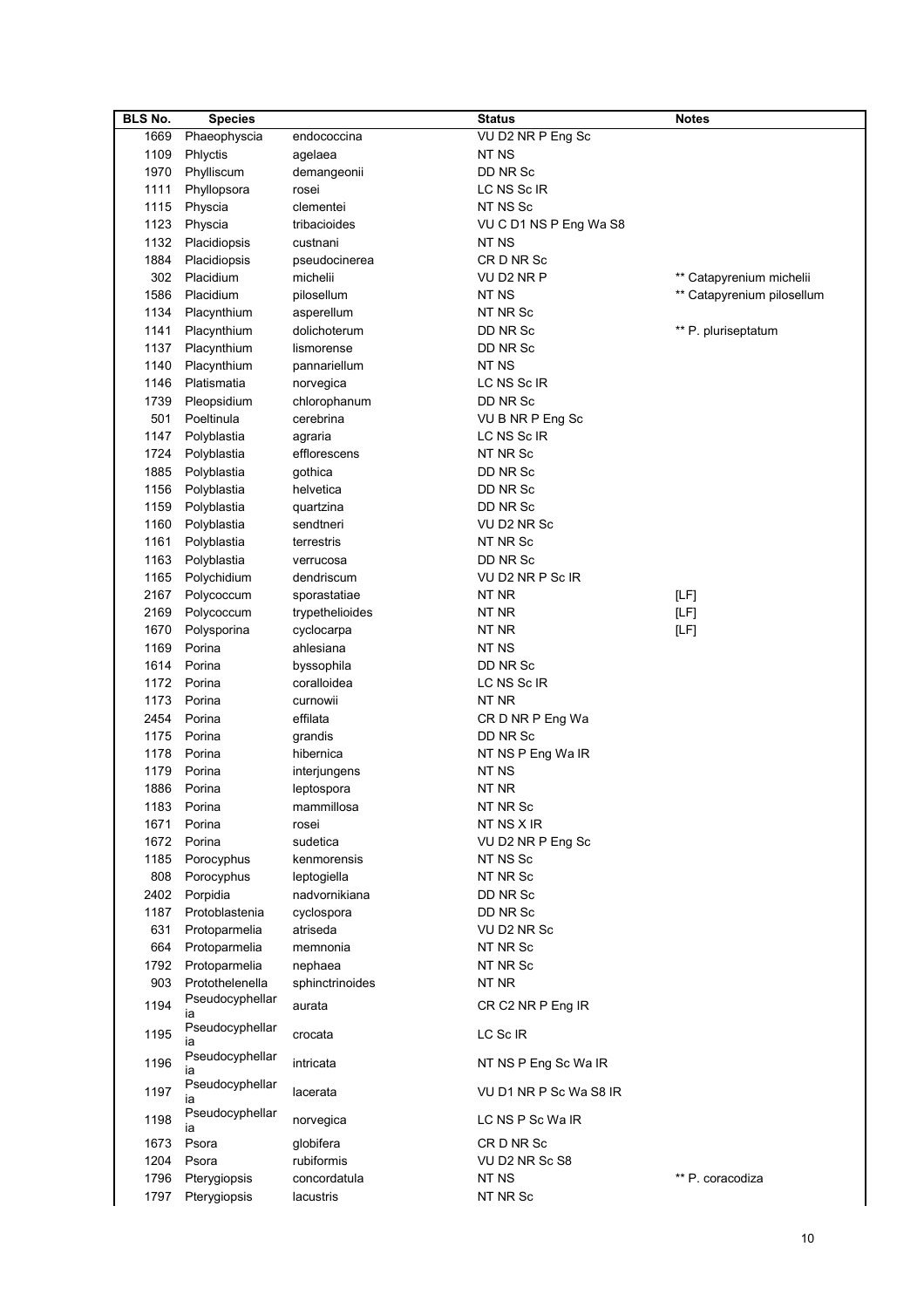| <b>BLS No.</b> | <b>Species</b>   |                 | <b>Status</b>          | <b>Notes</b> |
|----------------|------------------|-----------------|------------------------|--------------|
| 1210           | Ptychographa     | xylographoides  | NT NS Sc IR            |              |
| 985            | Punctelia        | borreri         | LC Sc                  |              |
| 1868           | Pycnora          | leucococca      | DD NR Sc               |              |
| 579            | Pycnora          | xanthococca     | VU D2 NR Sc            |              |
| 1212           | Pyrenopsis       | furfurea        | DD NR Sc               |              |
| 1674           | Pyrenopsis       | grumulifera     | DD NR Sc               |              |
| 1798           |                  |                 | DD NR Sc               |              |
|                | Pyrenopsis       | impolita        |                        |              |
| 1218           | Pyrenopsis       | phylliscella    | DD NR E IR             |              |
| 1676           | Pyrenula         | acutispora      | NT NR Sc               |              |
| 1675           | Pyrenula         | coryli [F]      | VU D2 NR Sc            |              |
| 1222           | Pyrenula         | dermatodes      | CR D NR P Sc IR        |              |
| 1036           | Pyrenula         | hibernica       | VU D2 NR P Sc Wa S8 IR |              |
| 1223           | Pyrenula         | laevigata       | LC NS Sc IR            |              |
| 1226           | Pyrenula         | nitida          | VU D2 NR P Eng         |              |
| 1227           | Pyrenula         | nitidella       | EX                     |              |
| 1225           | Pyrenula         | occidentalis    | LC Sc IR               |              |
|                | 1972 Pyrrhospora | rubiginans      | LC NR Sc               |              |
| 1230           | Ramalina         | capitata        | DD NR Sc               |              |
| 1696           | Ramalina         | chondrina       | VU D2 NR               |              |
| 1236           | Ramalina         | fraxinea        | LC Sc IR               |              |
| 1238           | Ramalina         | polymorpha      | NT NS                  |              |
| 1239           | Ramalina         | portuensis      | LC NS Sc IR            |              |
| 1741           | Ramboldia        | insidiosa       | NT NR Sc               |              |
| 1243           | Ramonia          | chrysophaea     | NT NS P Eng Sc Wa IR   |              |
| 1574           | Ramonia          | dictyospora     |                        |              |
|                |                  |                 | NT NS E P Eng Sc Wa IR |              |
| 1725           | Ramonia          | nigra           | CR D NR E Eng IR       |              |
| 2386           | Reichlingia      | leopoldii       | DD NR Sc               |              |
| 1303           | Rhexophiale      | rhexoblephara   | NT NR Sc               |              |
| 1956           | Rhizocarpon      | advenulum       | NE NR Sc               | [LF]         |
| 1683           | Rhizocarpon      | amphibium       | DD NR Sc               |              |
| 1099           | Rhizocarpon      | anaperum        | LC NR Sc               |              |
| 1247           | Rhizocarpon      | caeruleoalbum   | DD NR Sc               |              |
| 968            | Rhizocarpon      | caesium         | DD NS Sc               |              |
| 1248           | Rhizocarpon      | chioneum        | DD NR Sc               |              |
| 1274           | Rhizocarpon      | cinereonigrum   | DD NR Sc               |              |
| 1800           | Rhizocarpon      | cinereovirens   | DD NR Sc               |              |
| 1845           | Rhizocarpon      | copelandii      | DD NR Sc               |              |
| 1253           | Rhizocarpon      | eupetraeoides   | DD NR Sc               |              |
| 1694           | Rhizocarpon      | furfurosum      | NT NS                  |              |
| 1263           | Rhizocarpon      | inarense        | DD NR Sc               |              |
| 1891           | Rhizocarpon      | intermediellum  | DD NR Sc               |              |
| 1726           | Rhizocarpon      | jemtlandicum    | DD NR Sc               |              |
| 1892           | Rhizocarpon      | ochrolechiae    | NE NR Sc               | [LF]         |
| 2408           | Rhizocarpon      | ridescens       | DD NR Sc               |              |
| 1893           | Rhizocarpon      | simillimum      | DD NR Sc               |              |
| 1117           | Rhizocarpon      | sublavatum      | LC NR Sc               |              |
| 1387           |                  |                 | DD NR Sc               |              |
|                | Rhizocarpon      | submodestum     |                        |              |
| 1214           | Rhizocarpon      | subpostumum     | DD NR Sc               |              |
| 1277           | Rhizocarpon      | superficiale    | DD NR Sc               |              |
| 1894           | Rimularia        | fuscosora       | DD NR Sc               |              |
| 1992           | Rimularia        | globulosa       | NT NR Sc               |              |
| 752            | Rimularia        | mullensis       | LC NS E                |              |
| 1895           | Rimularia        | sphacelata      | CRD NR                 |              |
| 201            | Rinodina         | aspersa         | NT NR                  |              |
| 1928           | Rinodina         | colobinoides    | VU D NR                |              |
| 1215           | Rinodina         | degeliana       | VUDNRPSc               |              |
| 1914           | Rinodina         | flavosoralifera | NT NR Sc               |              |
| 1290           | Rinodina         | interpolata     | NT NR Sc               |              |
| 1291           | Rinodina         | isidioides      | NT NS P Eng Sc Wa IR   |              |
| 2325           | Rinodina         | laevigata       | DD NR Sc               |              |
| 1803           | Rinodina         | milvina         | NT NR Sc               |              |
|                |                  |                 |                        |              |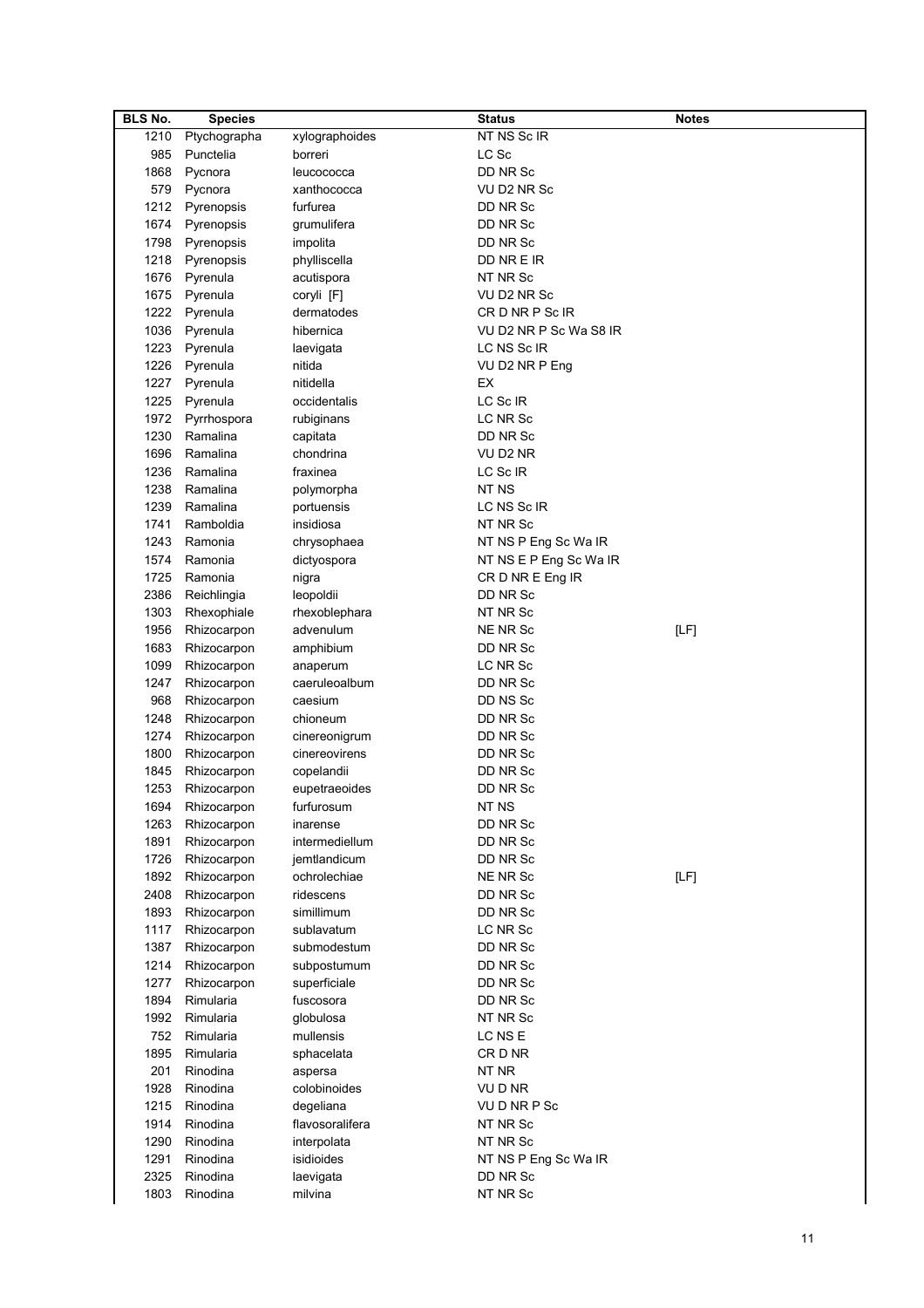| <b>BLS No.</b> | <b>Species</b>    |                              | <b>Status</b>             | <b>Notes</b>            |
|----------------|-------------------|------------------------------|---------------------------|-------------------------|
| 1804           | Rinodina          | mniaraea var. cinnamomea     | EN D NR Sc                |                         |
| 1998           | Rinodina          | mniaraea var. mniaraeiza     | DD NR Sc                  |                         |
| 1294           | Rinodina          | occulta                      | DD NR Sc                  |                         |
| 1846           | Rinodina          | parasitica                   | DD NR Sc                  |                         |
| 1962           | Rinodina          | roboris var. armeriicola     | NT NR                     |                         |
| 1297           | Rinodina          | roboris var. roboris         | LC Sc IR                  |                         |
| 1301           | Roccella          | fuciformis                   | NT NS                     |                         |
| 1302           | Roccella          | phycopsis                    | NT NS                     |                         |
| 1755           | Ropalospora       | hibernica                    | DD NR Sc                  |                         |
| 1677           |                   |                              | NT NR Sc                  |                         |
|                | Sagiolechia       | protuberans                  | NT NS                     |                         |
| 1304           | Sarcogyne         | clavus                       |                           |                         |
| 1310           | Schadonia         | fecunda                      | VU D2 NR Sc               |                         |
| 1897           | Schaereria        | corticola                    | DD NR Sc                  |                         |
| 1898           | Schaereria        | fuscocinerea var. sorediata  | NT NR Sc                  |                         |
| 1318           | Schismatomma      | cretaceum                    | LC Sc IR                  |                         |
| 1316           | Schismatomma      | graphidioides                | VU B D1 NS P Eng Sc Wa IR |                         |
| 1317           | Schismatomma      | niveum                       | LC Sc IR                  |                         |
| 1585           | Schismatomma      | quercicola                   | LC E Sc IR                |                         |
| 607            | Schismatomma      | umbrinum                     | LC NS Sc IR               |                         |
| 2366           | Sclerophora       | farinacea                    | ЕX                        |                         |
| 468            | Sclerophora       | pallida                      | VU C2 D1 NS P Eng         |                         |
| 469            | Sclerophora       | peronella                    | NT NS                     |                         |
| 1323           | Siphula           | ceratites                    | NT NR Sc                  |                         |
| 1678           | Solenopsora       | liparina                     | VU D2 NR P Eng S8         |                         |
| 1327           | Solorina          | bispora var. bispora         | NT NR Eng                 |                         |
| 1328           | Solorina          | bispora var. macrospora      | NE NR Eng                 |                         |
| 1899           | Solorina          | bispora var. monospora       | NE NR Eng                 |                         |
| 1335           | Spilonema         | paradoxum                    | NT NR Sc                  |                         |
| 1806           | Sporastatia       | polyspora                    | NT NR Sc                  |                         |
| 1807           | Sporastatia       | testudinea                   | NT NR Sc                  |                         |
| 1339           |                   |                              |                           |                         |
|                | Squamarina        | lentigera                    | CR C NR P Eng S8          |                         |
| 1808           | Staurothele       | arctica                      | DD NR Sc                  |                         |
| 1679           | Staurothele       | areolata                     | VU D2 NR Sc               |                         |
| 1340           | Staurothele       | bacilligera                  | NT NR Sc                  |                         |
| 1728           | Staurothele       | geoica                       | DD NR Sc                  |                         |
| 1345           | Staurothele       | rufa                         | EN D NR                   |                         |
| 1346           | Staurothele       | rugulosa                     | NT NR Sc                  |                         |
| 1564           | Stenocybe         | septata                      | LC Sc IR                  | [F]                     |
|                | 1350 Stereocaulon | alpinum                      | NT NR Sc                  |                         |
| 1419           | Stereocaulon      | cumulatum                    | ЕX                        |                         |
| 1354           | Stereocaulon      | delisei                      | NT NS P Eng Sc Wa IR      |                         |
| 1356           | Stereocaulon      | glareosum                    | NT NR Sc                  |                         |
| 1269           | Stereocaulon      | plicatile                    | NT NR Sc IR               |                         |
| 1361           | Stereocaulon      | spathuliferum                | NT NR Sc                  |                         |
| 1680           | Stereocaulon      | symphycheilum                | EN D NR P Eng Sc Wa       |                         |
| 1362           | Stereocaulon      | tomentosum                   | ЕX                        |                         |
| 1681           | Stereocaulon      | tornense                     | NT NS Sc                  |                         |
| 1366           | Sticta            | "dufourii"                   | LC Sc IR                  |                         |
| 2281           | Sticta            | canariensis / dufourii       | LC Sc IR                  |                         |
| 1365           | Sticta            | canariensis                  | VU D2 NR P Sc Wa IR       | independent green morph |
| 1367           | Sticta            | fuliginosa                   | LC Sc IR                  |                         |
| 1368           | Sticta            | limbata                      | LC Sc IR                  |                         |
| 1369           | Sticta            | sylvatica                    | LC Sc IR                  |                         |
| 2227           | Stigmidium        | hageniae                     | NT NR                     | [LF]                    |
| 1809           | Strangospora      | deplanata                    | DD NR Sc                  |                         |
| 1371           | Strangospora      | microhaema                   | NT NS Sc Wa IR            |                         |
|                |                   |                              |                           |                         |
| 2322           | Strigula          | confusa                      | DD NR Sc                  |                         |
| 2438           | Strigula          | muscicola                    | DD NR Sc                  |                         |
| 1376           | Strigula          | stigmatella var. stigmatella | EN D NR P Eng Wa          |                         |
| 1919           | Strigula          | tagananae                    | DD NR P                   |                         |
| 1378           | Strigula          | taylorii                     | LC NS Sc IR               |                         |